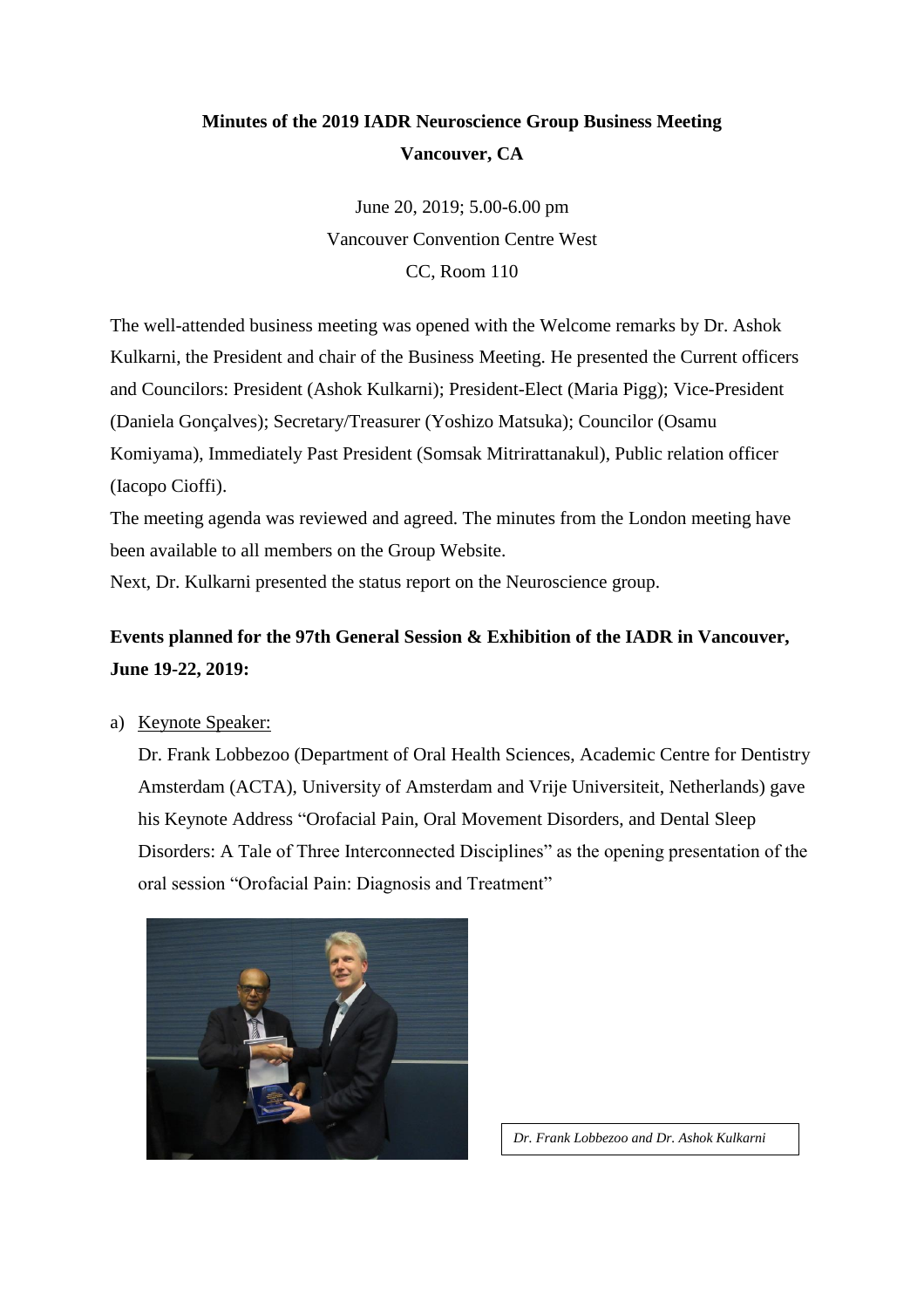- b) "IADR Neuroscience Group Investigator Awards by Wiley-Blackwell Journal of Oral Rehabilitation." The competition for this award took place Wednesday, June 19, 2019. We had 2 Pre-Doctoral and 3 Post-Doctoral contestants.
- c) Four symposia sponsored or co-sponsored by our Group:
	- I. "Mechanisms and Novel Treatment of Craniofacial Neuropathic Pain". Sponsored by the Neuroscience Group. Organizers: Man-Kyo Chung. Wednesday, June 19, 1:30 PM – 3:00 PM. Speakers: Koichi Iwata, Man-Kyo Chung, Ashok Kulkarni, Barry J Sessle. Chairs: Man-Kyo Chung and Koichi Iwata.



*From left to right: Dr. Koichi Iwata, Dr. Ashok Kulkarni, Dr. Barry J Sessle, Dr. Man-Kyo Chung*

II. "Functional and Neuroinflammatory Mechanisms of TMD Pain". Sponsored by the Neuroscience Group. Organizer: Feng Tao, Ashok Kulkarni. Thursday, June 20, 8:00 AM –9:30 PM. Speakers: Man-Kyo Chung, Feng Tao, Kai-yuan Fu, Iacopo Cioffi. Chair: Ashok Kulkarni, Feng Tao.



*From left to right: Dr. Kai-yuan Fu, Dr. Feng Tao, Dr. Man-Kyo Chung, Dr. Ashok Kulkarni, Dr. Iacopo Cioffi.*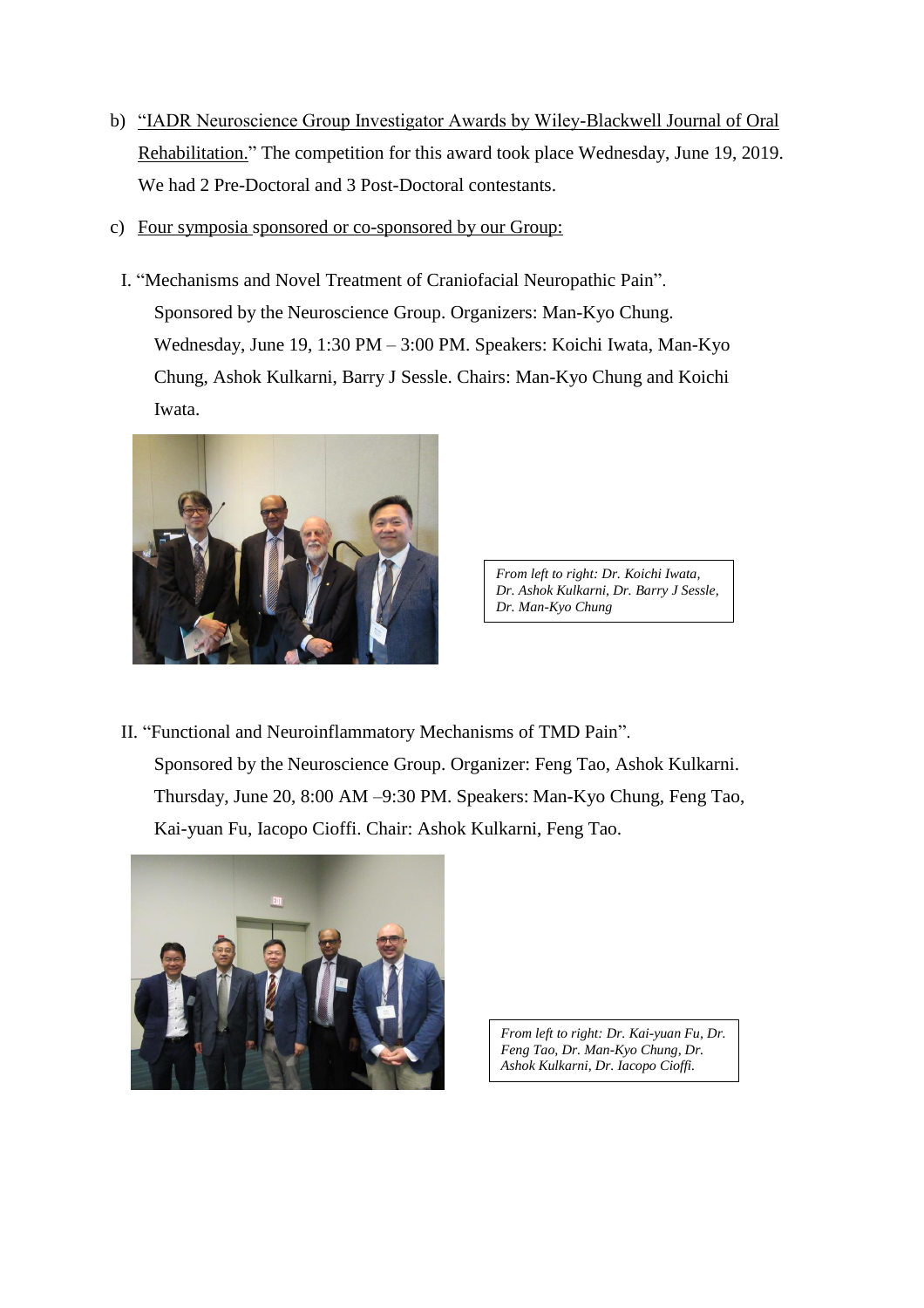III. "Wake-up Call: Dental Sleep Medicine Is Here to Stay!".

Sponsored by the Neuroscience Group. Organizers: Frank Lobbezoo, Ghizlane Aarab. Thursday, June 20, 2:00 PM – 3:30 PM. Speakers: Gilles Lavigne, Takafumi Kato, Ghizlane Aarab, Fernanda Almeida. Chair: Frank Lobbezoo, Ghizlane Aarab.



*From left to right: Dr. Fernanda Almeida, Dr. Takafumi Kato,. Dr. Gilles Lavigne, Dr. Frank Lobbezoo, Dr. Ghizlane Aarab.*

IV. "Neural and non-Neuronal Cell Communication in Homeostasis and Disease". Sponsored by the Neuroscience Group. Organizer: Anibal Diogenes. Saturday, June 21, 8:00 AM – 9:30 AM. Speakers: Yoshiyuki Shibukawa, Shivani Ruparel, Naoki Takahashi, Anibal Diogenes, Chair: Anibal Diogenes, Shivani Ruparel.



*From left to right: Dr. Yoshiyuki Shibukawa, Dr. Anibal Diogenes, Dr. Shivani Ruparel, Dr. Naoki Takahashi.*

d) One Keynote Presentation: "Oral Movement Disorders and Dental Sleep Disorders" by the recipient of the 2019 Senior Investigator Award by the IADR Neuroscience Group: Frank Lobbezoo. Wednesday, June 19, 3:15–3:45 PM. The keynote was included in an oral session, see below.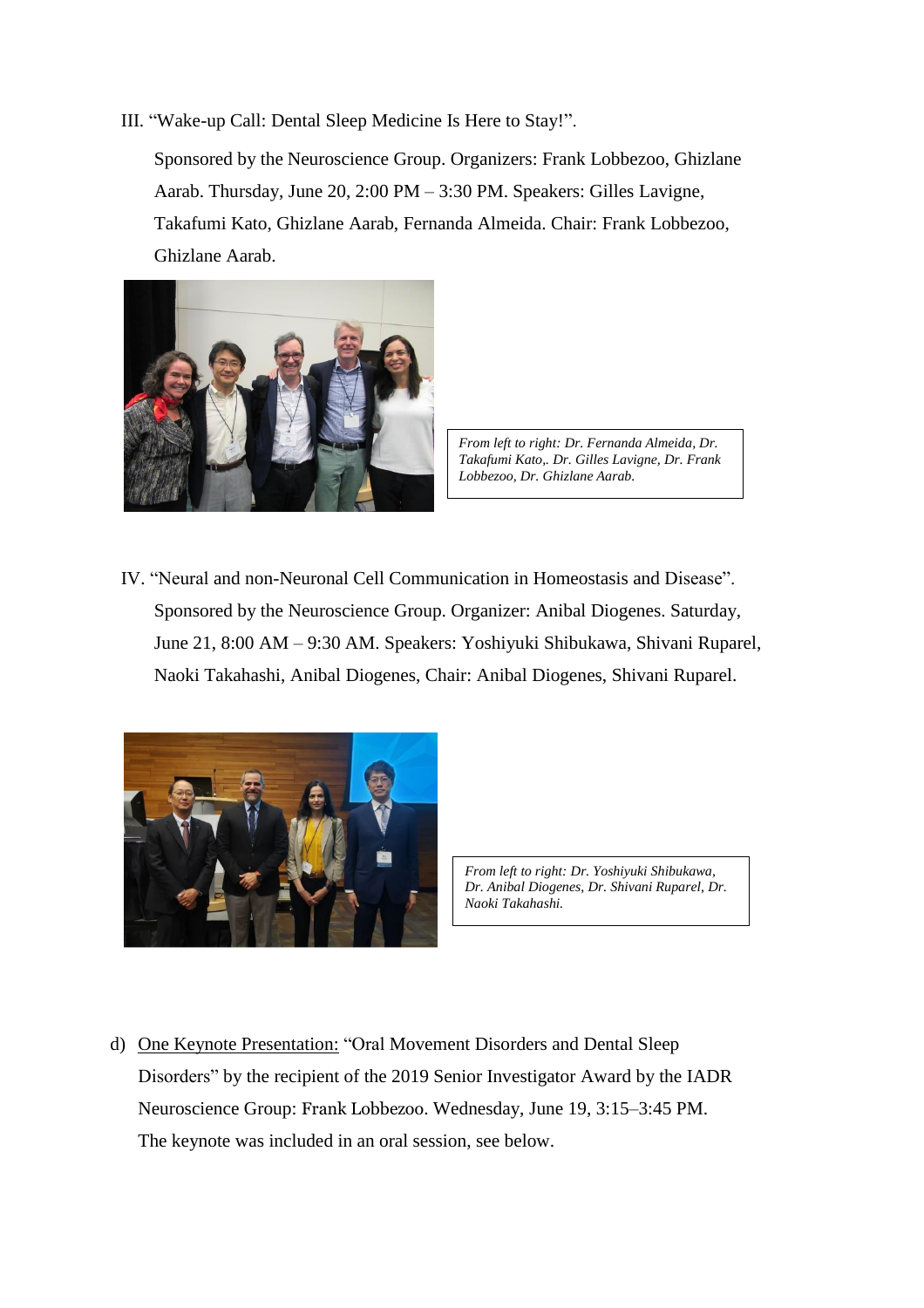- e) Two oral sessions with a total of 9 abstracts:
	- I. Orofacial Pain: Diagnosis and Treatment Approaches Wednesday, June 19, 3:15 PM–4:45 PM.
	- II. Temporomandibular Disorders: Pain Mechanisms and Treatments Thursday, June 21, 2:00 PM–3:30 PM.
- f) Three Poster sessions with a total of 48 abstracts
	- I. Pain Signaling in Oral Cancer, TMD and Related Disorders Thursday, June 20, 3:45 PM-5:00 PM
	- II. Overarching New Findings in Craniofacial Pain Friday, June 21, 3:45 PM-5:00 PM
	- III. New Insights into Bruxism, Sleep Apnea and Related Disorders Saturday, June 22, 11:10 AM–12:15 PM

**Total number of abstracts submitted to IADR Neuroscience Group at the Vancouver Meeting: 57. Abstracts presented at the meeting: 57.** 

**Rejection rate: 0%.**

#### **Financial and membership report** (Yoshizo Matsuka)

a) Financial status:

Balance on Dec 31, 2016: US \$12,635.72

Balance on Dec 31, 2017: US \$ 12,228.19

Balance on Dec 31, 2018: US \$ 12,985.86

- Incomes 1 Q 2019: US \$ 2,751.00

- Expenses 1 Q 2019 IADR meeting: Reception: US \$ 1,700.00

Balance on 3/31/2019: US \$ 15,736.86

b) Membership status:

2017 – Total membership: 253 Full members: 153 Retired members: 17 Student members: 83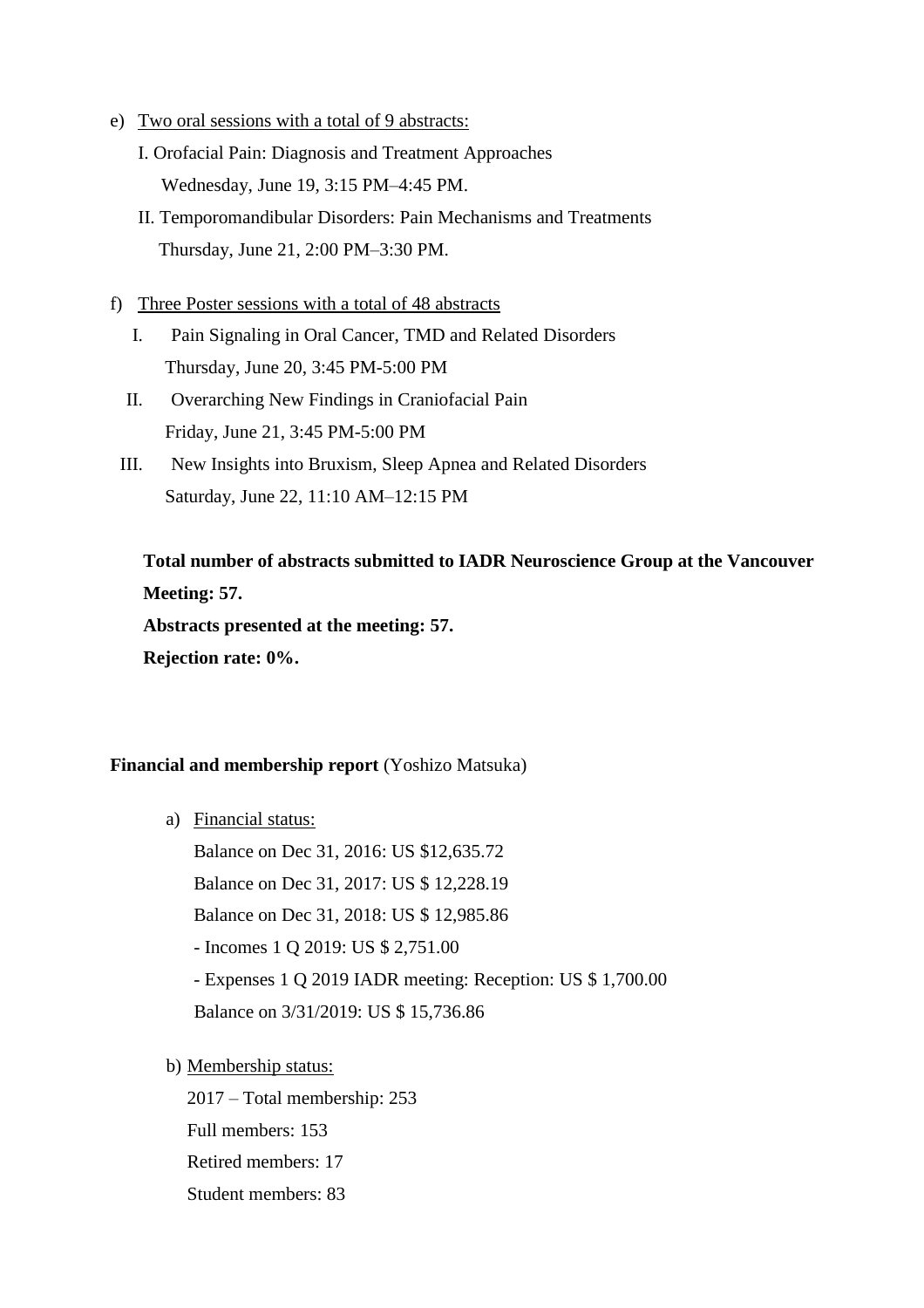2018 – Total membership: 205 Full members: 130 Retired members: 17 Student members: 58

2019 (259 members total; May 31, 2019) Full members: 155 Retired members: 19 Student members: 85

#### **Newsletter - The Masticator report (Yoshizo Matsuka)**

Yoshizo Matsuka reported that two issues of The Masticator were released in February and June of 2019. The Masticator is an important communication channel to keep the members connected and informed. The members in attendance gave feedback that they were pleased with the information provided and that they consider it useful to get a summary of the relevant issues related to our group. The Masticator is available in our website [\(https://www.iadr.org/IADR/Join-Renew/Groups-Networks/Neuroscience-](https://www.iadr.org/IADR/Join-Renew/Groups-Networks/Neuroscience-Group/Newsletters)[Group/Newsletters\)](https://www.iadr.org/IADR/Join-Renew/Groups-Networks/Neuroscience-Group/Newsletters).

It was announced that vice president and councilor candidates' biosketches will be in the next Masticator.

#### **IADR / Neuroscience Group interactions**

The IADR Governance Handbook replaced the Constitution & Bylaws of all scientific Groups & Networks in 2017. The current regulations introduced some changes for our Group regarding elections, positions and responsibilities, which was briefly reviewed. Members were encouraged to take part of the handbook which is available at [www.iadr.org.](http://www.iadr.org/)

The Group's old steering document ("Constitution and Bylaws") has been transformed into a guiding document ("NEU Guidelines") which informs the Group work more in detail. The revised document with marked changes will be made available on our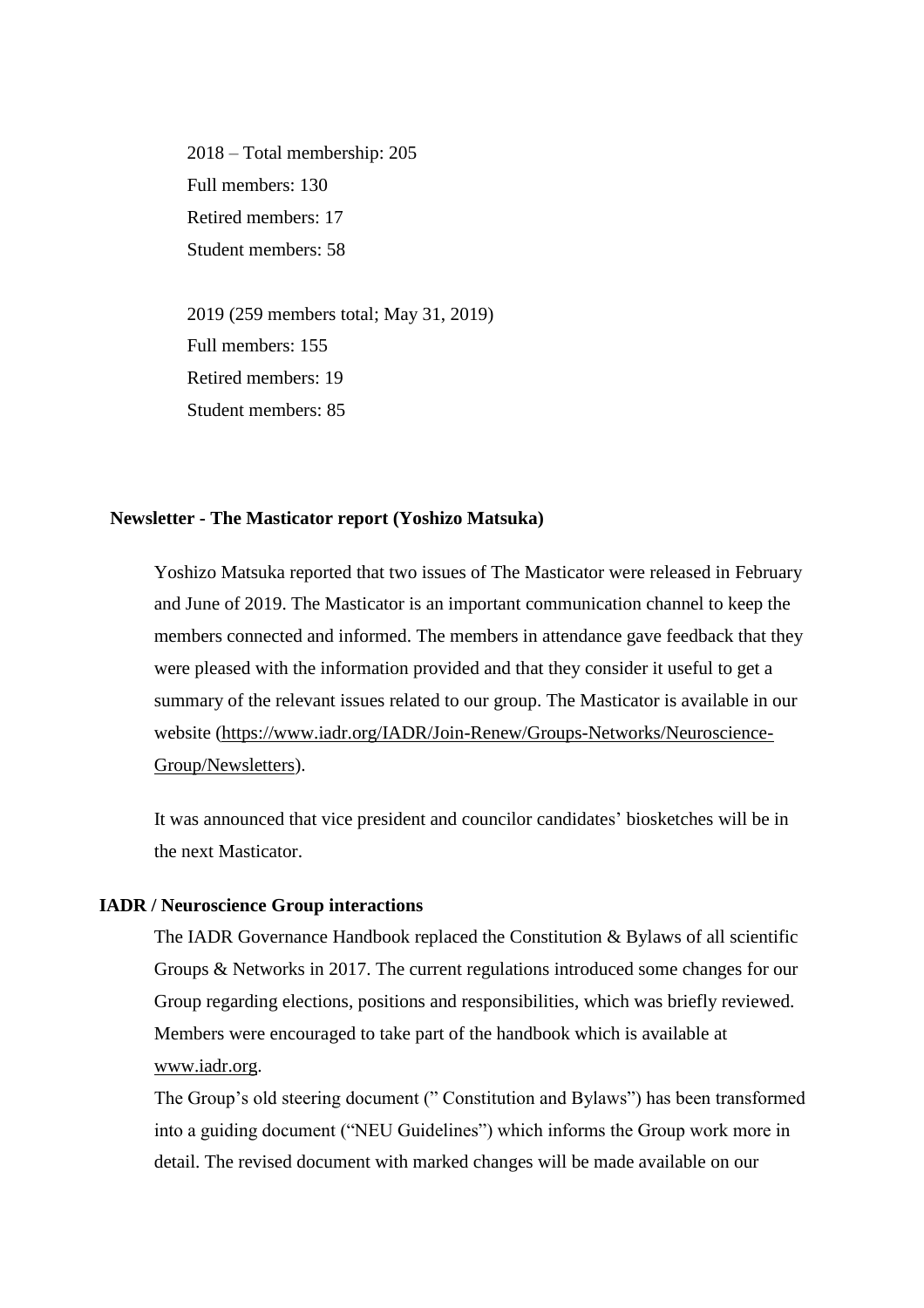website together with the minutes of this meeting, and feedback from the members is invited (please send to maria.pigg@mau.se).

## **The Executive Committee proposes the following Executive Committee for the next Business Year (2019 - 2020) and council representatives**:

President: Maria Pigg President-elect: Daniela Gonçalves Vice-President: Anibal Diogenes Secretary/Treasurer: Yoshizo Matsuka (3-year term: 2018 – 2020) Councilor: Osamu Komiyama (3-year term: 2018 – 2020) Public relation officer: Iacopo Cioffi The 5 candidates for the Vice-president position and 3 candidates for the Councilor position, for which election will occur in the fall of 2019, are: VP: Feng Tao, John K Neubert, Man-Kyo Chung, Meiqing Wang, Nikos Giannakopoulos. Councilor: Crystal Stinson, Samsok Mitrirattanakul, Yi Ye.

#### **Report from Society for Neuroscience**

Limor Avivi-Arber provided information about the current activities of the Society for Neuroscience. This information will be included in the next Masticator.

#### **Report from IADR Council meeting** June 18, 2019 (Yoshizo Matsuka)

2018 London General Session: >5,800 attendants, budget surplus USD 136k Strong attendance 2018 London, but still lower than a NA meeting Budgeted total deficit for 2019: USD 166k Member dues 2020: increase w 1-5 USD Registration meeting 2020: increase w 5-15 USD (5-year member category) 2018 membership: 11,442 (8% increase from 2017) JDR impact factor increased to 5.383 JDR-Clinical & Translational Research was accepted for inclusion in Medline/PubMed, 4 issues per year, increasing number of applications

#### **Report from AADR Council meeting** (Ashok Kulkarni)

Ashok Kulkarni represented the Group in the AADR Council meeting on June 19, 2019.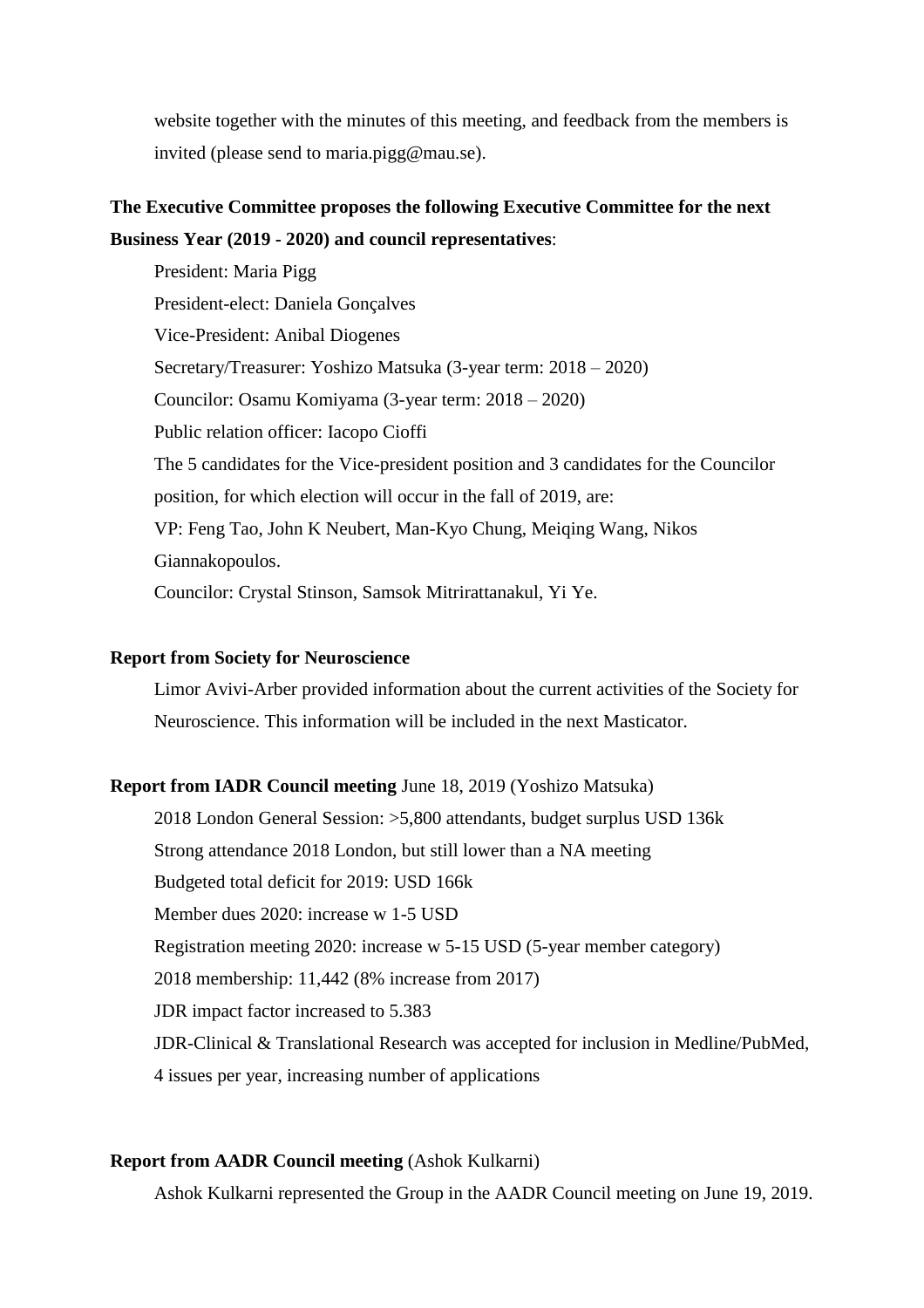Council approved a revised Mission statement and new Vision Statement for the AADR After a lengthy discussion, Council postponed a Motion to change to the name of the organization to American Association for Dental, Oral and Craniofacial Research until March 2020 Council session.

Council approved the 2019-2020 AADR Committee Appointments as presented by the AADR Board Operations Committee

Council approved a Bylaws change to update the JDR Clinical & Translational Research Editor-in-Chief to the AADR

Board of Directors. [Constitutional change approved by membership in Fall 2018]

Council approved the AADR Budget for 2019.

Council approved the IADR/AADR Joint Budget for 2019.

Council approved the 2017 Independent Auditors' Report.

Council approved the following slate of nominees to stand for election as AADR Vicepresident 2020-2021:

Keith L. Kirkwood (University at Buffalo, State University of New York at Buffalo)

Jane A. Weintraub (University of North Carolina at Chapel Hill)

Council approved the following slate of nominees to stand for election as AADR Publications Committee

Member-at-Large 2020-2023:

Rogerio M. Castilho (University of Michigan, Ann Arbor)

Jens Kreth (Oregon Health and Science University, Portland)

Sonia K. Makhija (University of Alabama at Birmingham)

Council elected Brenda Heaton (Boston University, Mass.) as the 2019-2022 Memberat-Large.

Council selected Portland, Oregon as the site for the AADR/CADR Annual Meeting in 2023. This meeting will be in tandem with the American Dental Education Association meeting.

## **Neuroscience Group Awards: updates** (Maria Pigg)

Dr. Maria Pigg invited suggestions for sponsorship for the Senior Investigator Award from the members in attendance. No suggestions came forward.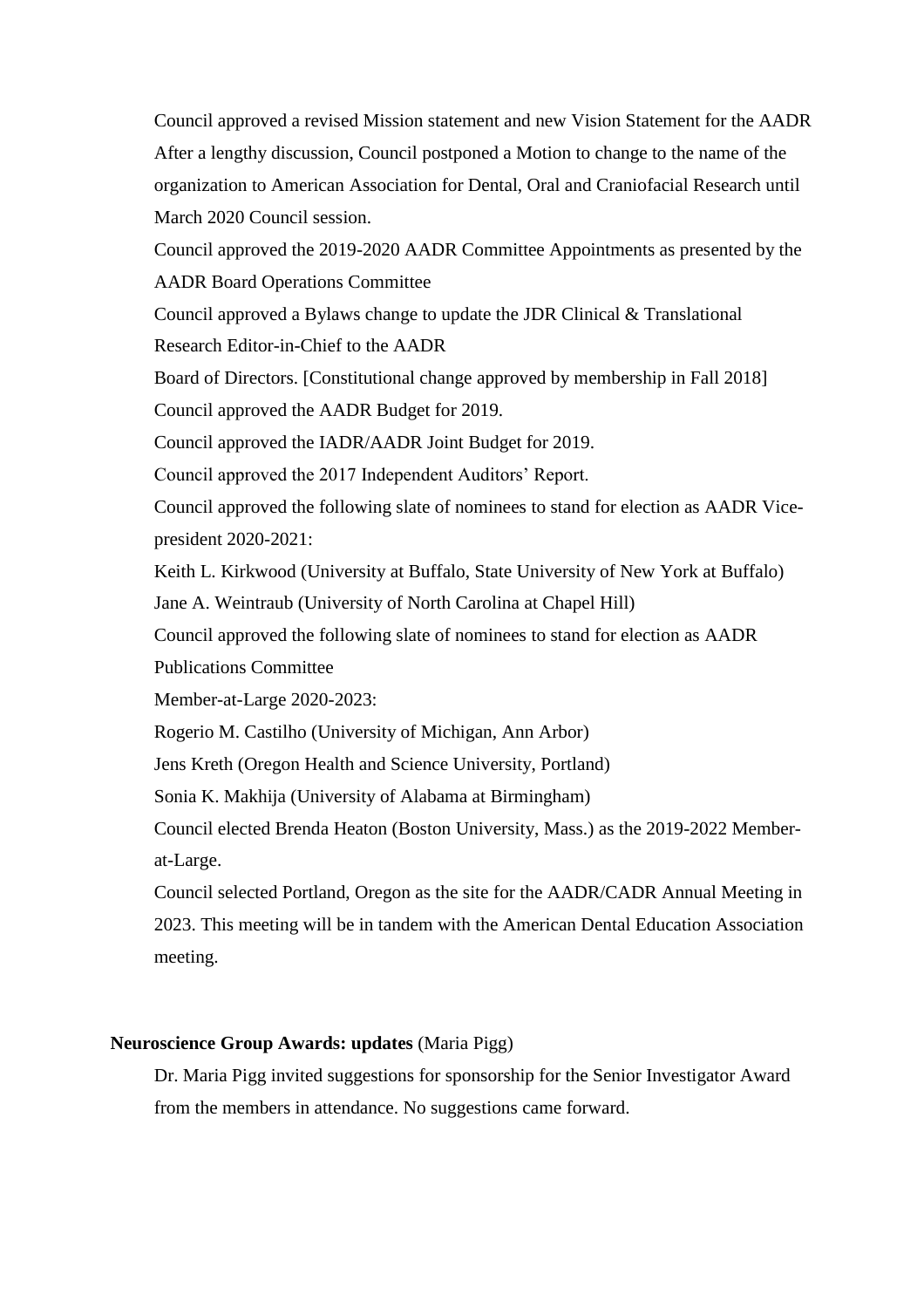# **Winners of 2019 IADR Neuroscience Young Investigator Awards by Wiley Publishing Journal of Oral Rehabilitation** (Maria Pigg)

We had 3 contestants in the postdoctoral category and 2 in the predoctoral category. A further 2 candidates in the predoctoral category were accepted to compete but had to withdraw due to not obtaining visa for Canada. In total, 5 candidates presented their posters.



The winners were:

## **Pre-Doctoral**

Fernando Exposto - Aarhus University, Denmark: "Phenotypic Characterization of a Chronic Tension-type Headache Population"

Award amount: US\$500.00



*From left to right: Dr. Ashok Kulkarni, Dr. Fernando Exposto, Dr. Maria Pigg.*

## **Post-Doctoral**

Sarah Peters - University of Alabama at Birmingham, USA: "TGFβ Regulates Neuronal Guidance Cues in Developing Teeth" Award amount: US\$ 1,000.00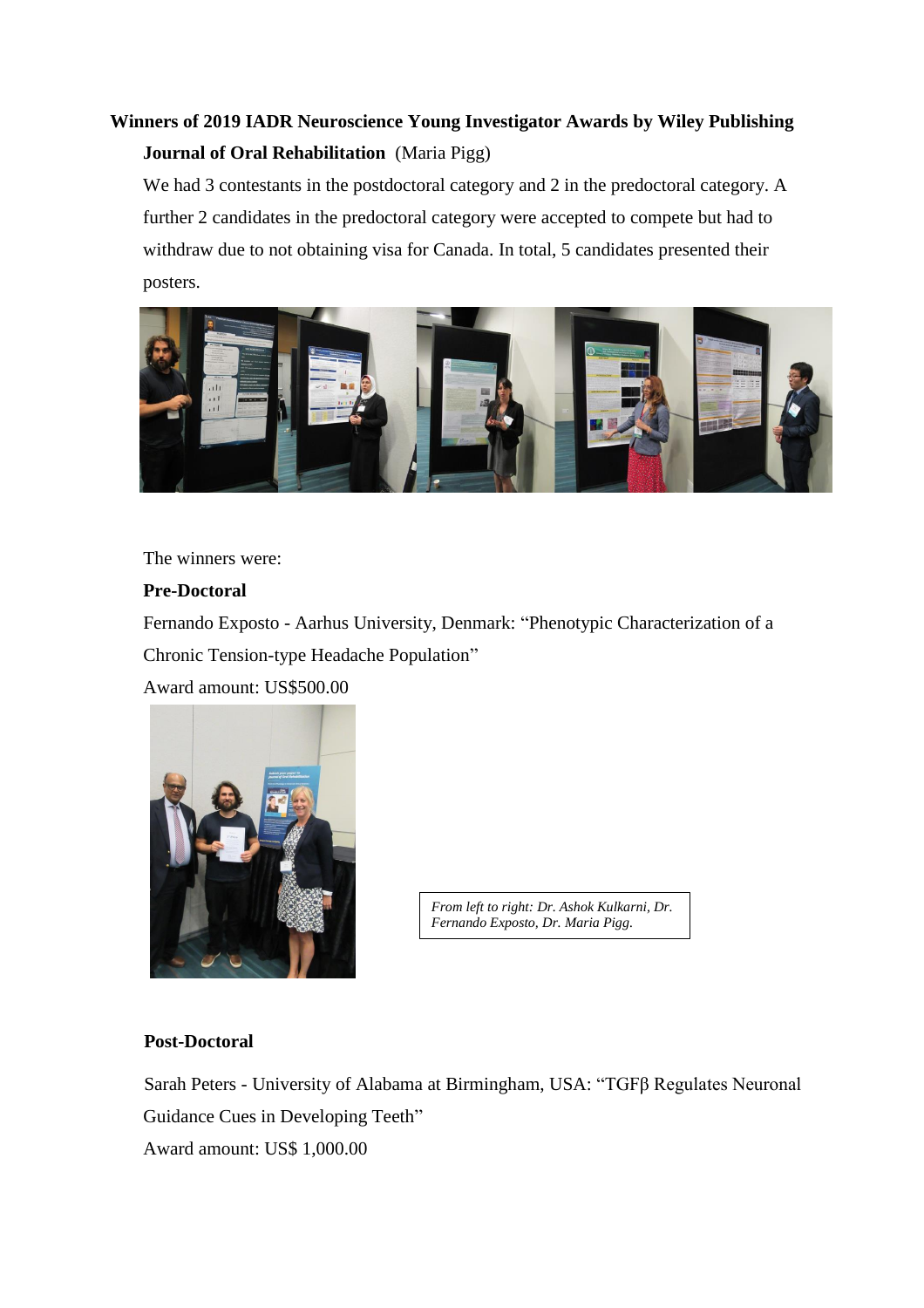

*From left to right: Dr. Ashok Kulkarni, Dr. Sarah Peters, Dr. Maria Pigg.*

#### **Future initiatives** (Maria Pigg)

a) Open call for Symposia, Workshops and Lunch-and-Learning sessions topics and organizers for the next General Session & Exhibition of the IADR in Washington DC 2020

Proposals are to be sent to: maria.pigg@mau.se

Proposed recipient of the 2020 Senior Investigator Award by the IADR Neuroscience Group (and keynote speaker): Dr. Gilles Lavigne

## Proposed Symposia:

Placebo and pain (Organizer: Maria Pigg and Donald Nixdorf).

The Circle of Dental Sleep Medicine (Organizer: Frank Lobbezoo and Ghizlane Aarab)

#### Proposed Lunch and learning:

Topic: methods to sedate mice - (Organizer: Ashok Kulkarni and Sarah Peters)

#### Proposed Hands-on Workshop:

Dental Sleep Medicine Redefined: An International Consensus This will be an invitation-only workshop organized by Ghizlane Aarab & Frank Lobbezoo